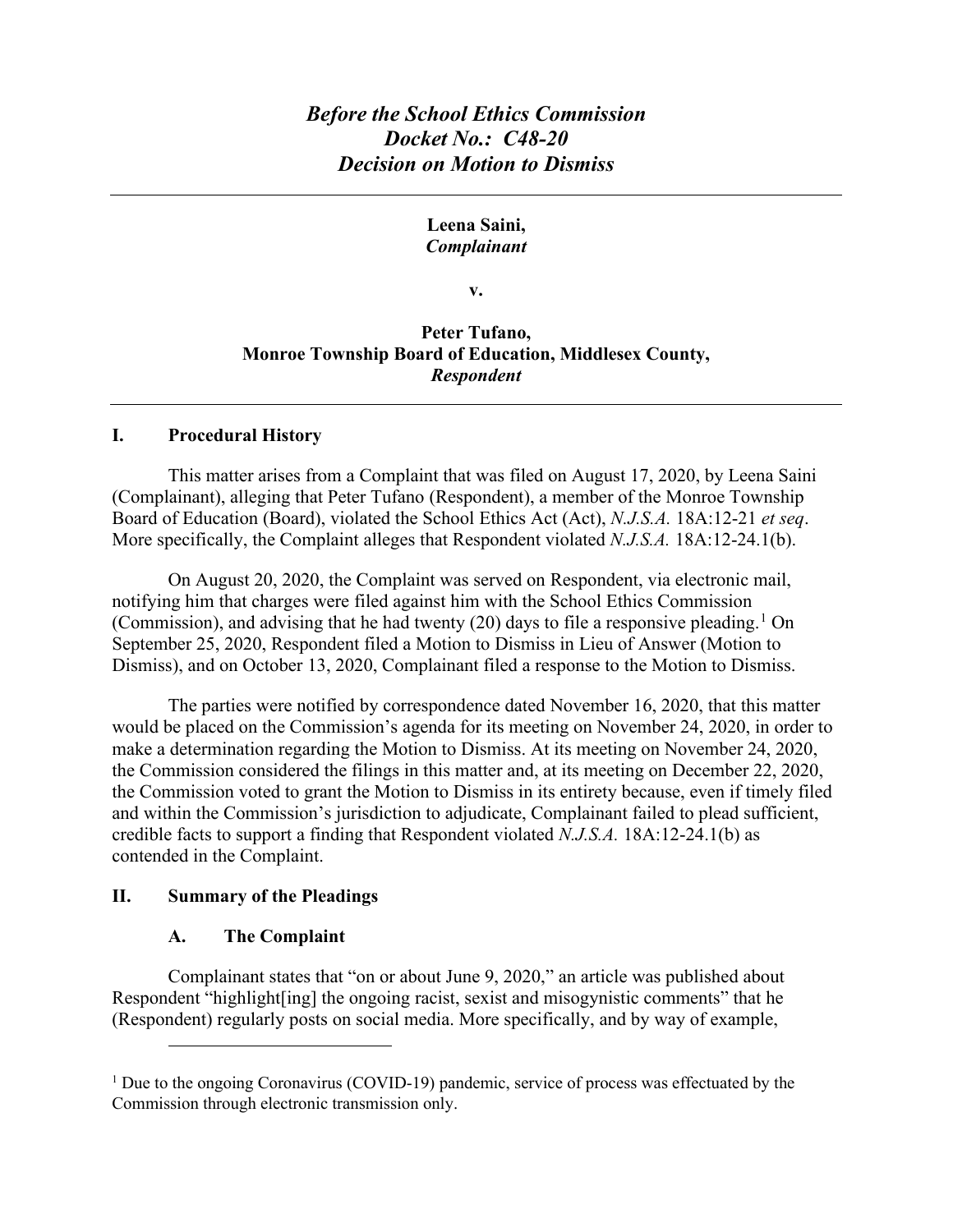Respondent has referred to the State Attorney General as "turban man," and has stated, in response to the "Black Lives Matter" movement, "[Y]ou should teach kids to remain silent on their opinions and views for the future." Complainant notes, "There are hundreds of statements made by [Respondent] on social media, too many to reference here," but the tenor of his remarks is usually "vulgar, racist sexist and beyond unprofessional for" a Board member. According to Complainant, Respondent "does not deny engaging in this type of language when interacting with others." In addition, at a Board meeting on July 22, 2020, Respondent admitted to using unprofessional language on social media, but refused to apologize for his "behavior and beliefs, and refused to accept responsibility for his "racist, vulgar and hurtful language." Although the Board President reprimanded Respondent, he refused to resign from the Board.

Based on these facts, Complainant contends that Respondent violated (and continues to violate) *N.J.S.A.* 18A:12-24.1(b) because his "outright racist attitude" prohibits him from making decisions for the "educational welfare of children … regardless of race, creed, sex or social standing." Although she (Complainant) acknowledges that everyone enjoys the right to free speech, Complainant contends that "there are limits" on free speech as "[h]ate speech, bullying, [and] words that incite violence are not protected by the First Amendment." Therefore, Complainant requests that the Commission find that Respondent violated the Act, and "subject [him] to such penalty as provided by the Act."

#### **B. Motion to Dismiss**

Following receipt of the Complaint, Respondent filed a Motion to Dismiss and notes, "It is axiomatic that a person must be a school board member to violate the [Act]." Respondent, who was sworn-in as a Board member on January 3, 2019, argues that at the July 22, 2020, Board meeting, he acknowledged that he was "not proud of the words [he] used," but his comments were made *prior* to his election to the Board. Respondent further argues that the "turban man" comment was made several years prior to his election to the Board, and even if he could be held accountable for comments he made before he was a Board member, the 180-day statute of limitations has passed. Furthermore, Respondent notes his comment about "…teach kids to remain silent … ." was also made *prior* to his election to the Board and, therefore, "is not actionable."

Even if action can be taken against Respondent for comments he made *before* he was a school official, he (Respondent) argues that Complainant did not provide any evidence that Respondent took any action or voted "contrary to the educational welfare of children." According to Respondent, Complainant just makes assertions that Respondent's comments, which were made prior to his election to the Board, violate the Act because they are "vulgar, racist, sexist, or unprofessional"; however, Complainant did not provide "any specific decision or action, such as a motion, directive, disclosure, or other [Board] deed that impacted or could have impacted the educational welfare of children." Respondent further maintains that Complainant did not provide any evidence to support that Respondent "acted on behalf of a special interest or for his personal or familial interest as opposed to the general educational welfare of children."

Respondent argues that his comments, when viewed in their full context, were made during "heated exchanges regarding political issues." Furthermore, his comments, "even if disagreeable and offensive … were articulations of political speech entitled to the greatest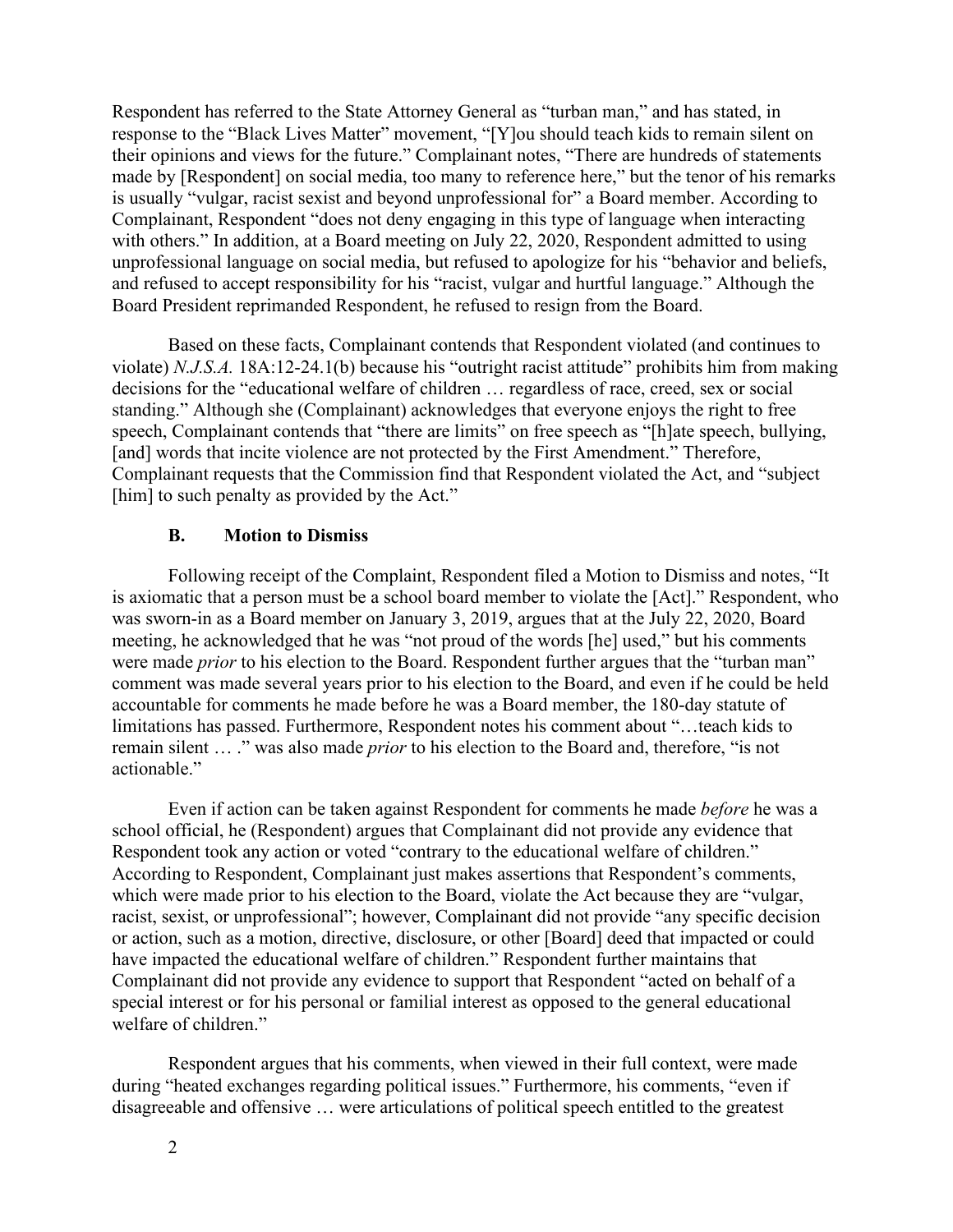protection under the Constitution." Respondent further argues he posted his statements in response to other negative comments made by individuals that he was engaged with on social media, and neither the statements nor the exchange involved "Board employees, students or other Board members as has been the case where social media posts have been found to violate the [Act]." Respondent asserts that he "should certainly not be punished on an ex post facto basis" because his "First Amendment protected speech" occurred prior to his election to the Board. Respondent further asserts that although Complainant believes Respondent is "unfit to serve" on the Board because of his beliefs, he was "lawfully elected" *even* after he made the complained-of statements, and there is nothing in the Complaint which takes issue with Respondent's actions (or comments) while he was a Board member. Therefore, Respondent "respectfully requests that the Commission" grant his Motion to Dismiss.

#### **C. Response to Motion to Dismiss**

In response to the Motion to Dismiss, Complainant notes, "It is unnerving that Respondent explains away his racist comments by asserting that it was his First Amendment right to do so." Complainant maintains that although Respondent has the right to free speech, "that right is not absolute." Complainant argues, contrary to Respondent's assertion that he made the inappropriate statements before he was a member of the Board, Respondent's "racist attitudes are alive and well, even as of this writing." According to Complainant, "this past week alone, Respondent referred to an African-American woman as a 'rat.'" Complainant further argues, "how can a [Board] member with racist attitudes be competent or trustworthy when it comes to making decisions for a school district that is half full of minorities?" Complainant maintains that the Act was "put in place to combat the very behavior and speech Respondent has engaged in and continues to engage in." According to Complainant, "[t]here is no reasonable argument in the law or otherwise that continued bullying, racial and hateful speech is ethical for any [Board] member." Complainant asserts that Board members "must not act in a way that violates the public trust and/or compromises their ability to equally apply school standards to all students." Complainant further asserts Respondent's "hateful speech" is unethical and, therefore, the Motion to Dismiss should be denied.

#### **III. Analysis**

#### **A. Standard for Motion to Dismiss**

In determining whether to grant a Motion to Dismiss, the Commission shall review the facts in the light most favorable to the non-moving party (Complainant), and determine whether the allegation(s), if true, could establish a violation of the Act. Unless the parties are otherwise notified, a Motion to Dismiss and any response is reviewed by the Commission on a summary basis. *N.J.A.C.* 6A:28-8.1 *et seq*. Thus, the question before the Commission is whether Complainant has alleged sufficient facts which, if true, could support a finding that Respondent violated *N.J.S.A.* 18A:12-24.1(b) as asserted in the Complaint.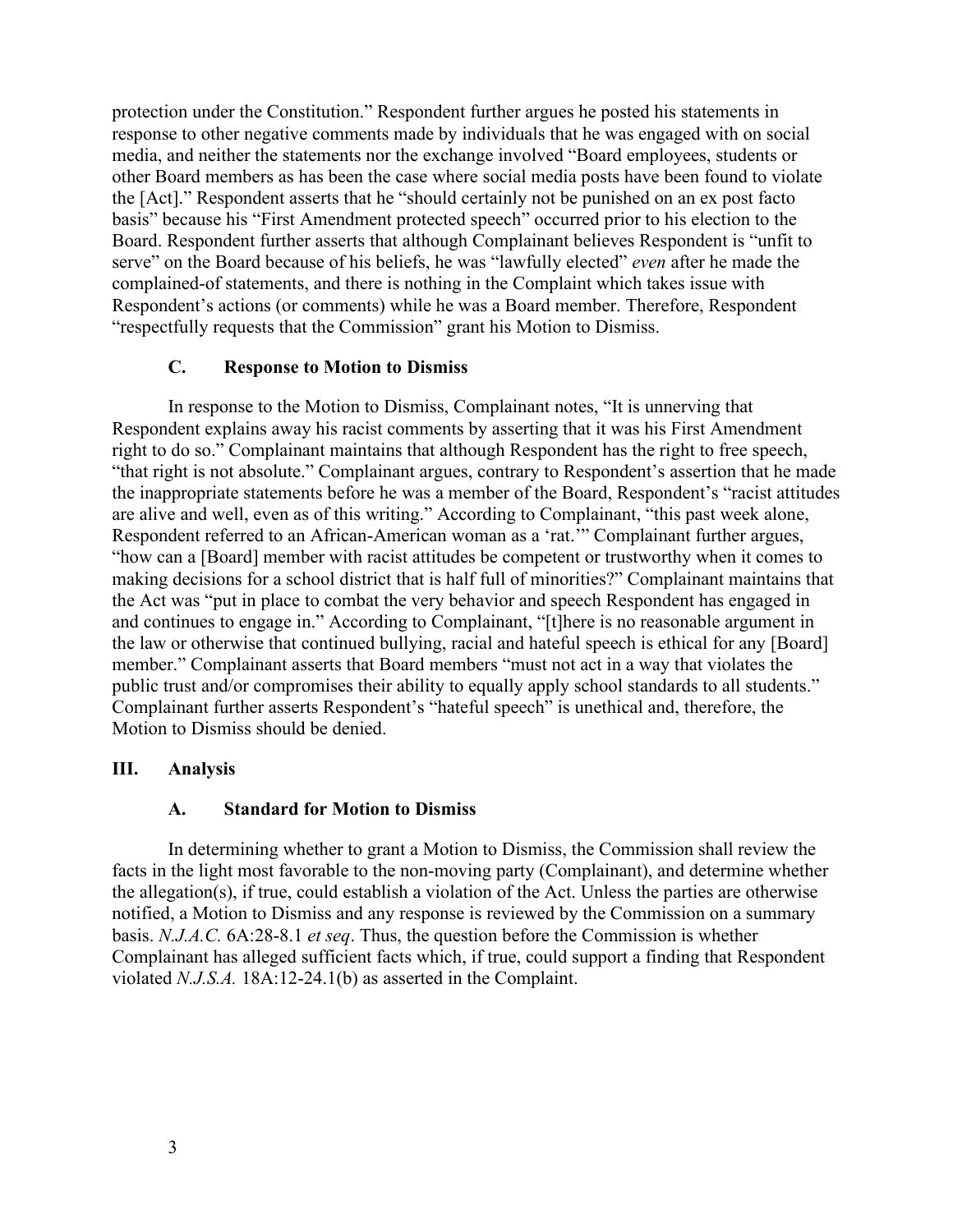#### **B. Alleged Untimeliness**

In his Motion to Dismiss, Respondent preliminarily argues that the Complaint is time barred because the social media posts/comments in question were made "3-4 years ago," which was prior to the time he was elected to the Board. Complainant counters that Respondent's "racist attitudes are alive and well, even as of this writing," and "this past week alone, Respondent referred to an African-American woman as a 'rat.'"

The Commission's regulations provide a one hundred eighty (180) day limitation period for filing a complaint. More specifically, *N.J.A.C.* 6A:28-6.5(a) provides, in relevant part:

> a. Complaints shall be filed within 180 days of notice *of the events which form the basis of the alleged violation(s)*. A complainant shall be deemed to be notified of events which form the basis of the alleged violation(s) *when he or she knew of such events or when such events were made public so that one using reasonable diligence would know or should have known* (emphasis added).

Pursuant to *N.J.A.C.* 6A:28-6.5(a), the Commission must determine when Complainant knew of the events which form the basis of her Complaint, or when such events were made public so that one using reasonable diligence would know, or should have known, of such events. In its review of the pleadings, the Commission finds that Complainant knew of the events that form the basis of her Complaint on the date/day that New Jersey Advance Media published a news article about Respondent, which was on June 9, 2020. Importantly, although the Exhibits/evidence offered by the parties show the alleged month(s) and numerical day(s) that the posts/comments were made, e.g., July 26, there are no years associated with the posts/comments. Therefore, the Commission is unable to determine whether the posts occurred in 2020, or "3-4 years ago" as argued by Respondent.

With the above in mind, and because Complainant filed her Complaint on August 17, 2020, one hundred eighty (180) days prior thereto is **February 19, 2020**. Because the news article discussing Respondent was posted/made public on June 9, 2020, and there is no evidence in the current record which would support Respondent's argument that the posts/comments were made several years prior to the filing of the Complaint, the Commission finds that the Complaint was timely filed on August 17, 2020. However, and of note, to the extent that Respondent could prove that the complained of posts/comments on social media actually occurred "3-4 years ago" and were common/public knowledge, a fact which is presently disputed based on the current record, it would agree that the allegations in the Complaint were untimely filed and, on that basis, should be dismissed. In addition, to the extent that Respondent could prove that *all* of the complained of posts/comments on social media occurred before he was elected to serve as a member of the Board, a fact which is not clear based on the current record, it would also agree that it would not have jurisdiction over the claims set forth in the Complaint.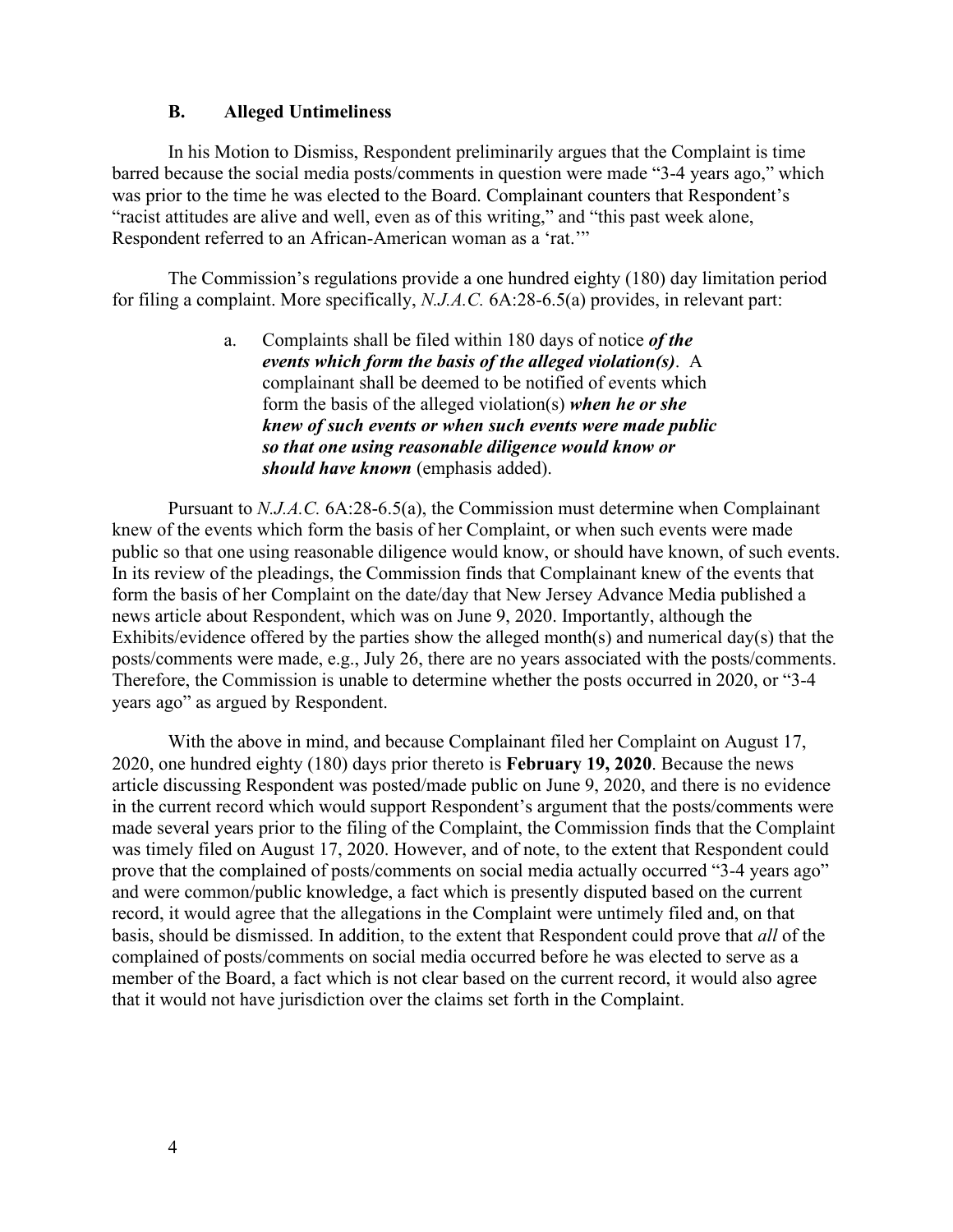#### **C. Alleged Code Violations**

In her Complaint, Complainant argues that Respondent violated *N.J.S.A.* 18A:12-24.1(b). This provision of the Code provides:

> b. I will make decisions in terms of the educational welfare of children and will seek to develop and maintain public schools that meet the individual needs of all children regardless of their ability, race, creed, sex, or social standing.

According to Complainant, Respondent's "racist, vulgar and hurtful" posts/comments on social media violate *N.J.S.A.* 18A:12-24.1(b) because his "outright racist attitude" prohibits him from making decisions for the "educational welfare of children … regardless of race, creed, sex or social standing." Respondent counters that Complainant did not provide any evidence that Respondent took any action or voted "contrary to the educational welfare of children." More specifically, Complainant did not provide "any specific decision or action, such as a motion, directive, disclosure, or other [Board] deed that impacted or could have impacted the educational welfare of children."

Pursuant to *N.J.A.C.* 6A:28-6.4(a)(2), factual evidence of a violation of *N.J.S.A.* 18A:12- 24.1(b) shall include evidence that Respondent willfully made a decision contrary to the educational welfare of children, or evidence that Respondent took deliberate action to obstruct the programs and policies designed to meet the individual needs of all children, regardless of their ability, race, color, creed or social standing.

Based on its review of the Complaint, the Commission finds that even if the facts as alleged are proven true by sufficient credible evidence, they would not support a finding that Respondent violated *N.J.S.A.* 18A:12-24.1(b). Even if Respondent's posts/comments on social media were made in his capacity as a Board member, his posts/comments do not constitute a *decision*(s) related to the Board and/or the business of the Board or the Monroe Township School District (District), and/or *action* that obstructed the District's programs and policies. In this regard, Complainant does not cite to a particular decision(s) that Respondent made which was contrary to the educational welfare of children, and does not refer to a specific action(s) that obstructed policies or programs; instead, Complainant submits that Respondent's "outright racist attitude" prohibits him, *generally*, from making decisions and taking actions, which will benefit the entire student body. However, absent the establishment of a nexus between Respondent's posts/comments on social media and an actual - not theoretical - decision(s) or action(s), the Commission finds that the alleged violation of *N.J.S.A.* 18A:12-24.1(b) should be dismissed.

Accordingly, and granting all inferences in favor of the non-moving party (Complainant), the Commission has determined to *grant* the Motion to Dismiss in its entirety because Complainant failed to plead sufficient, credible facts to support a finding that Respondent violated *N.J.S.A.* 18A:12-24.1(b) as contended in the Complaint.

Although the Commission is constrained to dismiss the above-captioned matter, it would be remiss if it did not address the completely offensive, callous, insensitive, and wholly inappropriate language used by Respondent, a publicly elected school official. Assuming Respondent's statements were made in his capacity as a Board member, and regardless of whether Respondent was "defending" himself or exchanging in-kind insults with other members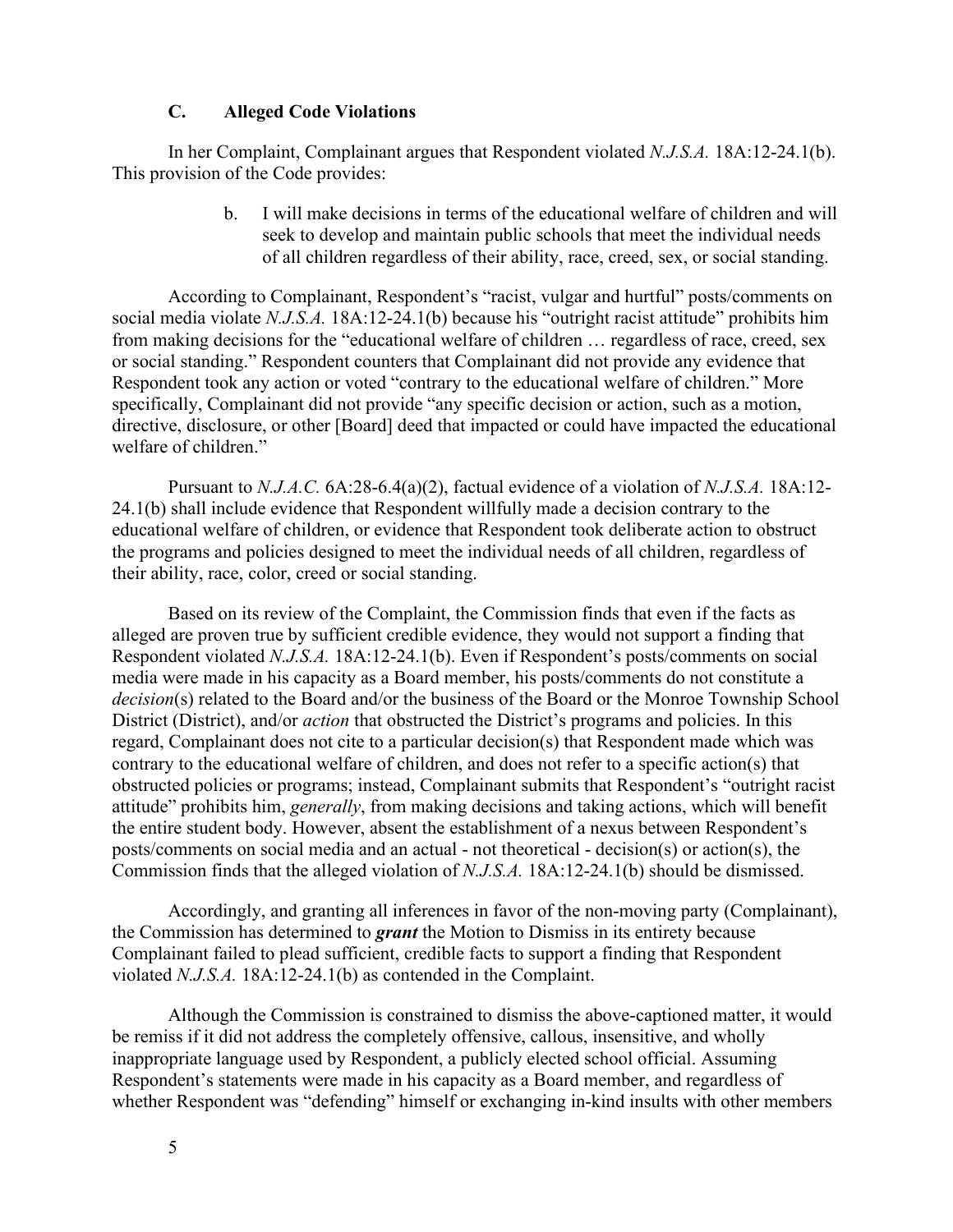of the public, Respondent is still a publicly elected school official who is charged with serving, among other things, the educational needs of a diverse, dynamic, and multifaceted student population. Public words, which derogate from the mission of a board of education serve no purpose, create unnecessary hostility and animosity within a community, and ultimately have the greatest detrimental impact on the very people that Respondent is tasked to serve – the students. Although the Commission acknowledges the sanctity of the First Amendment, words that deliberately cause divisiveness should have no place in the educational setting.

### **IV. Decision**

Based on the foregoing, and in reviewing the facts in the light most favorable to the nonmoving party (Complainant), the Commission voted to *grant* the Motion to Dismiss in its entirety because, even if timely filed and within the Commission's jurisdiction to adjudicate, Complainant failed to plead sufficient, credible facts to support a finding that Respondent violated *N.J.S.A.* 18A:12-24.1(b) as asserted in the Complaint.

Pursuant to *N.J.S.A.* 18A:12-29(b), the Commission hereby notifies Complainant and Respondent that, for the reasons set forth above, this matter is dismissed. This decision is a final decision of an administrative agency and, therefore, it is appealable only to the Superior Court-Appellate Division. *See*, *New Jersey Court Rule* 2:2-3(a).

Robert W. Bender, Chairperson

Mailing Date: December 22, 2020